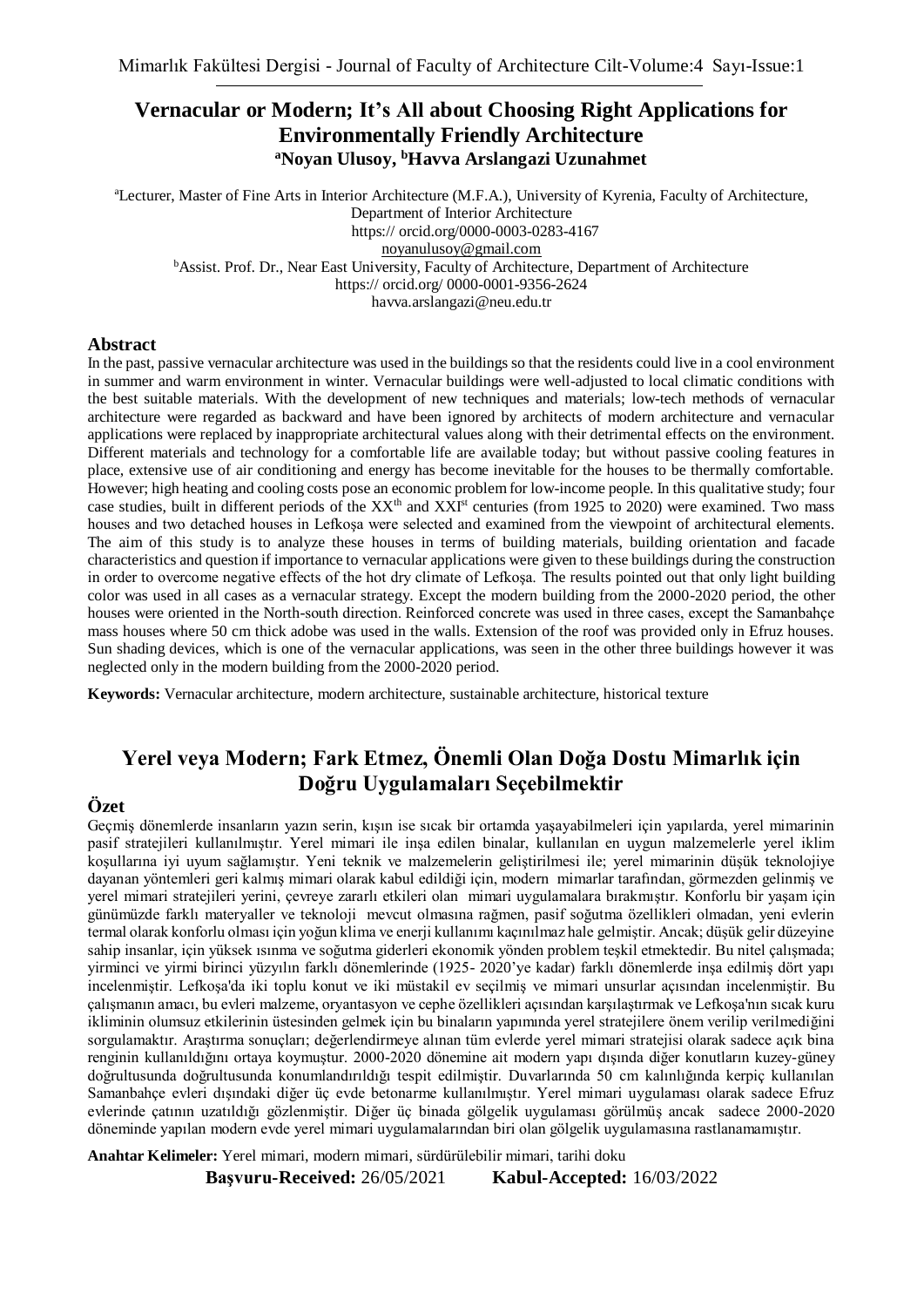### **1. INTRODUCTION**

Beginning from ancient times in history, human beings have always used shelters to protect themselves from wild animals, rain, storm, cold and hot weather (Pile & Gura, 2014, Abohorlu & Kurt, 2017, Nazif & Altan, 2013). People first used caves as shelters, then they began to build shelters for themselves by using local natural resources such as earth, grass, straw, bamboo, thatch and sticks.

Vernacular Architecture is a type of architecture constructed by using accessible local materials without the professional help of an architect. Modifications were made to adapt these constructions to the environment since thousands of years. Vernacular buildings are in harmony with local climate because they are made from environmentally suitable materials (Ulukavak Harputlugil & Çetintürk 2005).Vernacular buildings were placed carefully to provide natural ventilation and sustainability by using stone and adobe for the walls. On the contrary; modern architecture does not use natural materials, giving way to an unsustainable environment. It is interesting that almost 90% of all buildings in the world are thought to be vernacular.

Choosing the right materials and appropriate solutions have a direct effect on getting minimum heat during summer and losing minimum heat during winter. Recently steel structures are being used and walls are made of glass instead of stone, brick or adobe in new buildings. Reinforced concrete is mainly used in Modern architecture. From the viewpoint of sustainability; the use of reinforced concrete in North Cyprus presents some problems, like; crushing of rocks give way to dust and noise and destroy the environment (Celikag & Naimi, 2010).

With the use of new materials, architects neglected using common-sense applications such as appropriately orienting and recessing windows and including overhangs and louvers to the buildings for thermal comfort. In this situation, without passive cooling features in place, extensive use of air conditioning and energy has become inevitable for new constructions. With the increase in the usage of small air-conditioning units, people began to use more electricity in modern buildings. As a consequence, the need for energy and electricity costs increased and people with low-income levels cannot afford mechanical air conditioning payments. Furthermore, energy consumption of the buildings in Europe increased; with a rate of approximately 40% of the total consumption. For this reason the European Community wants to decrease energy use of buildings. Taking the climatic conditions into consideration, environmentally friendly architecture reduces costs of utilities and maintenance (Vellinga, 2013).

For a sustainable world in the future, modern technologies may be integrated with traditional vernacular knowledge to form an architectural perspective in the new millennium (Vellinga and Asquith, 2006).

Through the interpretation of vernacular and modern architecture from the perspective of building color, material, orientation and shading used in the constructions; this study will not only enable us to view the issue from a new perspective, but also will show the ways to make up for the insufficiency of current building materials by using the old vernacular material and applications.

### **2. LITERATURE REVIEW**

#### **2.1. History of housing and climate of Lefkoşa**

In Cyprus cities we can see a combination of various architectural styles because Cyprus has been under the influence of different cultures from east or west civilizations throughout history. The constructions made in Lusignan and Venetian period, the Ottoman style buildings coexisting with buildings built in the British era give a mosaic character to Lefkoşa. During different historical periods; different cultures, life styles, economic conditions, developments in materials and techniques influenced the people and the design of their living environment.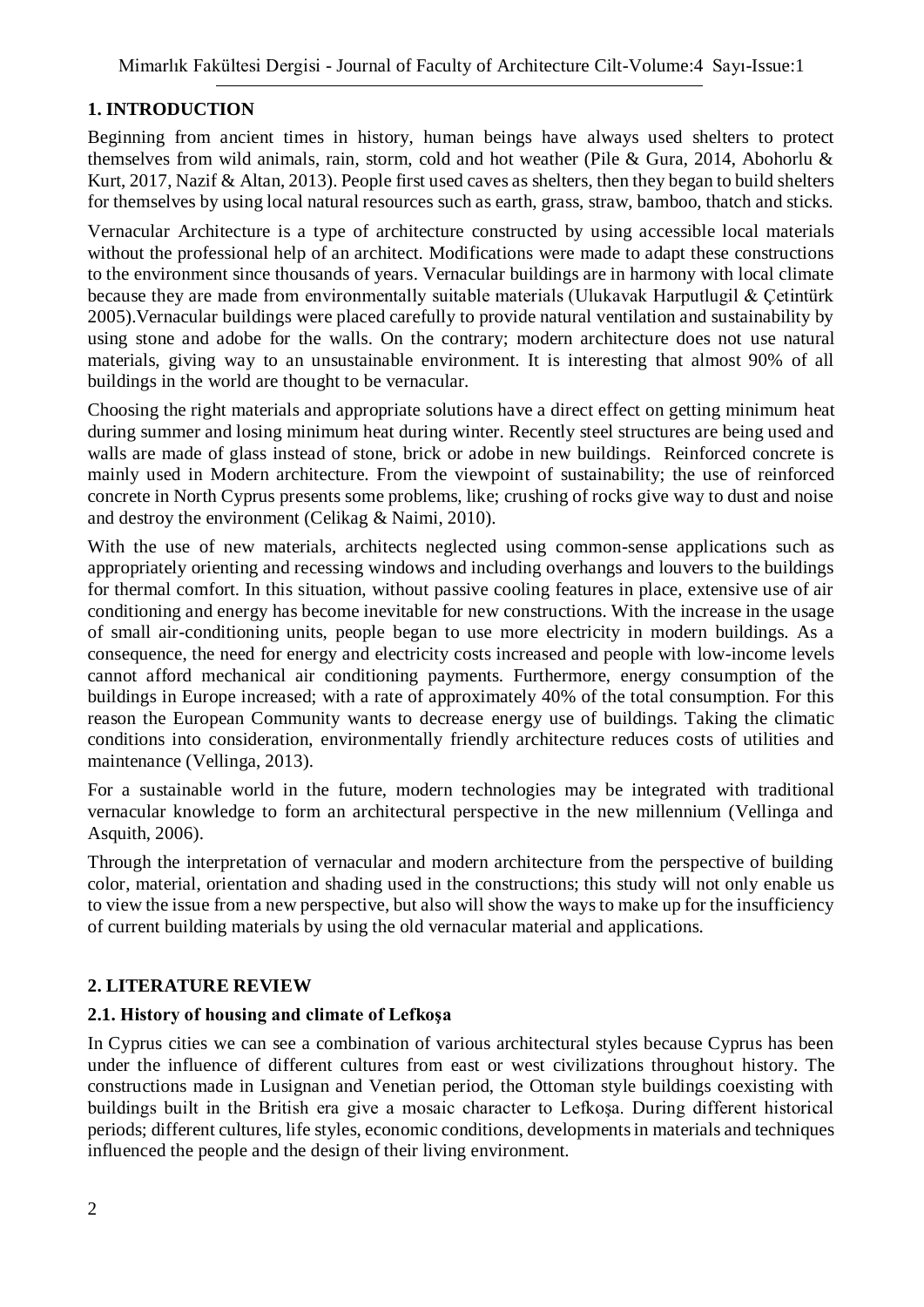Original building types of Lefkoşa were similar to the typical rural houses. The houses occupied a large area, and they were adapted to the landscape. The vernacular architecture in Cyprus changed through time in relation to the surrounding environment. In the Lusignan and Venetian times, the available space became limited and a process of land fragmentation was initiated.

Houses in Cyprus have been built according to geomorphology and the climate it would interact with. Thus the houses usually included one to three main living spaces which would be tangent to the west and north boundaries. This would ensure a south and east orientation which would be ideal for morning and daily activities. The houses were oriented in such a way that the longest facade would have the optimum orientation. The plan schemes of the houses were also formed in accordance with the climatic conditions. The rooms were arranged according to the closed and semi-open spaces. In relation to the hot climate of Cyprus, rooms were grouped around an open courtyard. As long as the degree of urbanization and the availability of the space had no restrictions, the buildings were oriented according to the climate (Philokyprou et al.2014). Importance was given to sun shading devices and cross ventilation.

In the 1920s and 1930s the new development of the urban tissue promoted the necessity of building in direct contact with the street and gradually undermined the importance of the environmental criteria. Besides the location of the building in the plot, some typological alterations had also taken place. Some limitations along main streets gave way to the evolution of the traditional courtyard house into mass houses, which were much smaller in size and had an equally small courtyard. Nevertheless, the semi-open covered spaces normally located along the south side of the building, continued to be present as part of a cultural expression of the Mediterranean way of living.

In the construction of buildings, climate has been a very important factor for human beings. In a lot of countries, many buildings are not designed suitable for the climate (Weihe, 1985). In cities having a hot and dry climate, like Lefkoşa, buildings absorb sun rays during the day and let heat go in the evening. During the design and construction of a building, the data of regional climate should be taken into consideration (Biket, 2006, Fernandes et al.2014, Michael et al, 2014). Climate affects the performance and energy consumption of buildings.

Cyprus has a Mediterranean climate; winter is mild and summer is hot and dry. Sunshine is effective for 6 -7 hours during the daytime in Cyprus. Humidity is relatively low and winds are mild in the inland. On the other hand; more humid climate is seen in the cities on the coast in summer. Temperature differs 9 -16 °C in different parts of Cyprus during the summer months. During the winter these differences are 8 to 10 °C (Abohorlu Doğramacı, & Kurt, 2017). Lefkoşa, the capital city, shows a great variance in day and night temperatures; up to 10°C (Ozay 2005, Katafygiotou & Serghides 2015).

Ventilation is needed in the summer months and September to achieve thermal comfort. Lefkoşa is in between two main mountains; Troodos in the south and west and Kyrenia Mountains in the north. As these mountains prevent wind and moisture, Lefkoşa has a hot and dry climate in summer and cool climate during winter. According to the results of bioclimatic analyses of the outdoor environment in Cyprus, the winter conditions do not appear to impose a crucial design problem for most regions of Cyprus (Katafygiotou & Serghides 2015), but in Summer, hot weather presents a real problem and cooling and ventilation is required (Oktay, 2002). Throughout July and August which are the hottest months of the summer in Cyprus. The bioclimatic charts show that shading is necessary during the day hours of July and August in order to avoid the direct solar radiation and increase of temperature in the building. Cooling may be achieved through natural ventilation, evaporative cooling and the increase of thermal mass in conjunction with night ventilation. The combination of these applications can reach impressive results because of the large daily temperature differences especially in inland areas, eg. Nicosia (Katafygiotou & Serghides 2015).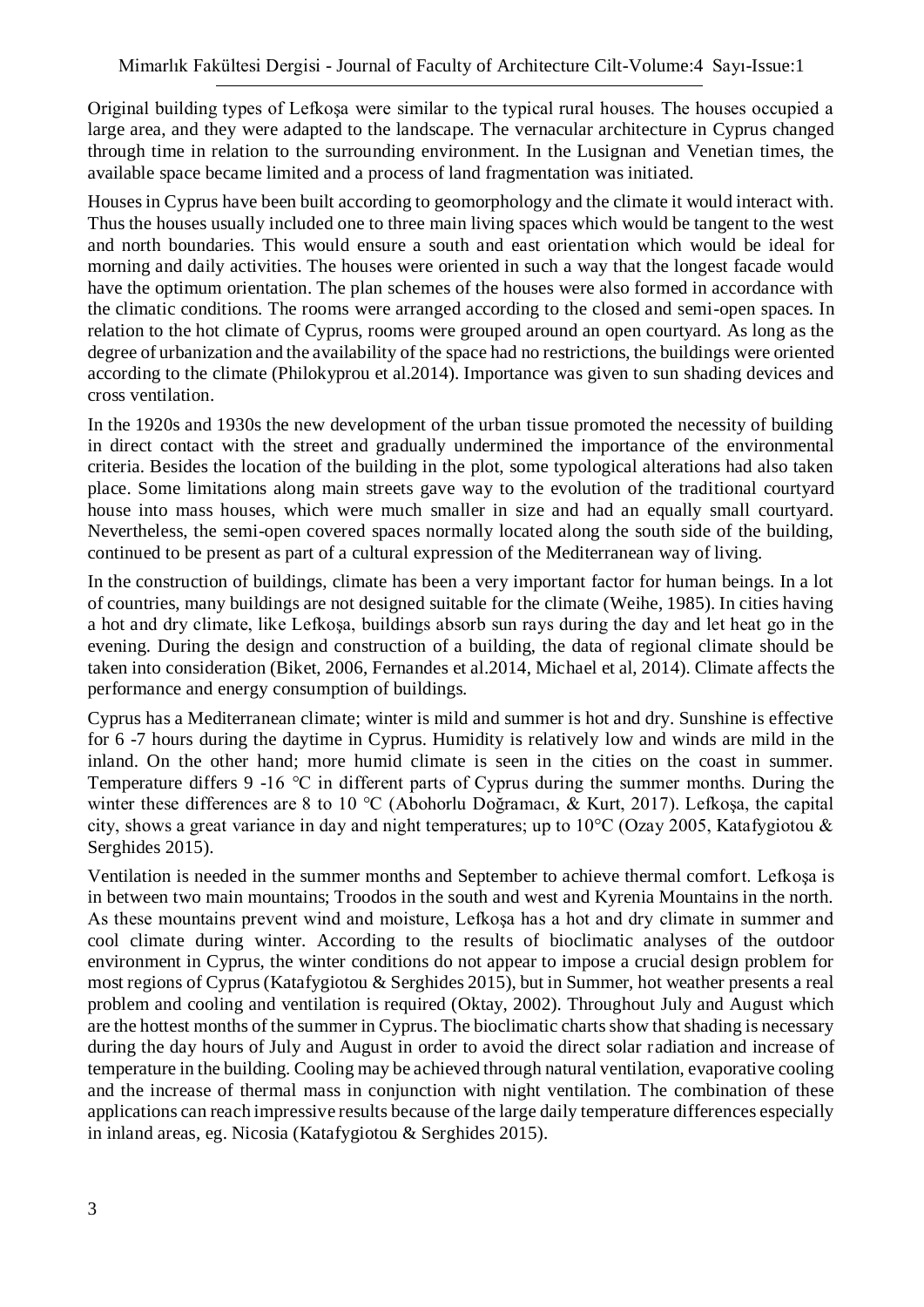### **2.2. Applications related with the Mediterranean climate in vernacular architecture**

Residential house design is very important for the comfort and wellbeing of the people (Akande, 2010). Several applications related with the Mediterranean climate have been used in vernacular houses (Lapithis, 2002, Fernandes et al., 2013, Philokyprou et al. 2014):

1- Compact form and relationship of buildings, narrow streets, and presence of *patios* decreases the number of facades to sun exposure. Buildings oriented to the south get sunlight in winter and reduce excess sunlight in summer.

2- Proper shading for windows such as using louvres, shutters and other sun shading projections like pergolas and covered balconies are useful when heat gains are not desired.

3- Decreasing window and door size and numbers reduces unwanted excess heat. Small openings towards the south allow cross ventilation and stack effect.

4- The existence of water elements such as fountains and pools in the environment cools air by water evaporation**.**

5- Use of vegetation and planting deciduous trees provide shade both increasing the humidity and also cooling the air until it reaches the house.

6- Local materials, like adobe and stone, are good material choices for the local climate. Thick materials used for thermal insulation have good heat storage capacity and the interiors remain cooler during the day and warm at night.

7- Light colors used for the exterior walls and roof of the building reflect extreme solar radiation.

The development in technology and environmental equilibrium are very important in adapting the vernacular design applications to modern designs. According to El Demery (2010); ''*the aim today is to create sustainable buildings that interact and are in harmony with natural climatic conditions*''. Many architects today believe that although new technologies have been developed; there is still much to be learned from the vernacular construction methods and applications to be applied in future designs

#### **2.3. Building envelope and building materials**

Heat transfers through the roof, walls, windows and floor into a house. Heat transfer occurs through internal walls and doors in the house. These elements are named as the ''building envelope''. The envelope of traditional buildings prevents and filters negative climatic conditions. Adequate thickness of the materials in the building envelope prevents the unwanted climatic conditions to enter the building and help to improve the interior temperature. The envelope of a vernacular building does not allow excess heat and cold to enter the interiors. Stone, mud brick (adobe) have been used for the insulation of walls (Dincyurek et al.2003). Facades of buildings from Ottoman and British periods in Sarayönü region of Lefkoşa are given in Figures 1-4.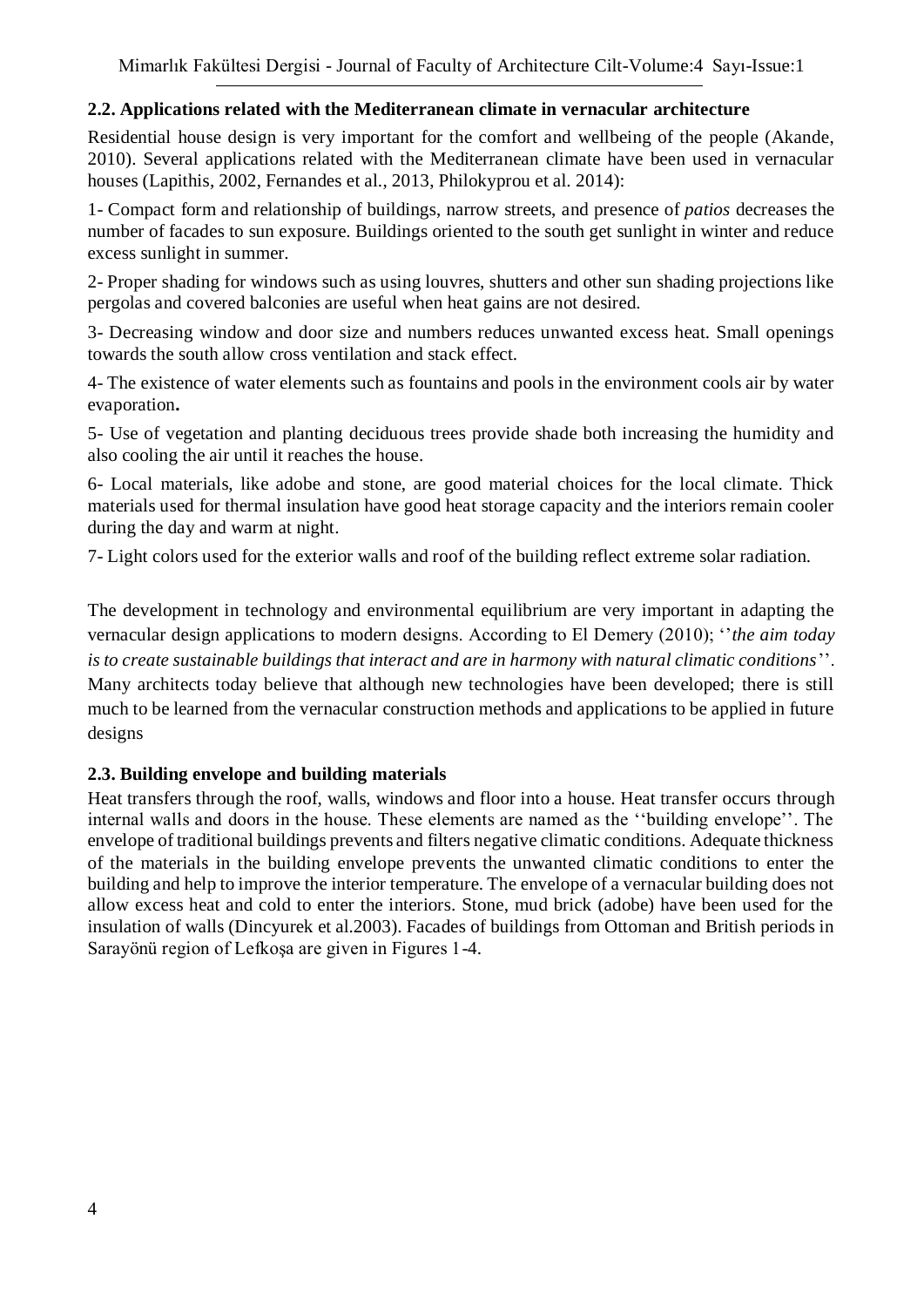

**Figure 1**. Stone on the ground floor wall adobe on the first floor walls of Ottoman house with bay window (Author, N.U)



**Figure 2.** Yellow stone house with ornaments from the British period (Author, N.U)



**Figure 3**.Ottoman period stone house with **Figure 4**.The historical and contemporary no windows on the ground floor elements add a special style to the for privacy (Author N.U) buildings (Author N.U.)



Using sustainable materials makes the building stay cool inside without the need of power intensive air-conditioning (Vellinga, 2013). When mud bricks are mixed with organic material, lime or cement and sun-dried, they are called 'adobe'. Adobe is a non-fired, economic and valuable material used for walls and floors of buildings in hot dry climates. Traditional adobe and stone interiors remain cool during the day and release warmth at night (Revuelta- Acosta et al. 2010). Another advantage is that earth and stone can be easily recycled, either by re-using old stone blocks or earth bricks as building material or returning earth to the soil to grow vegetation.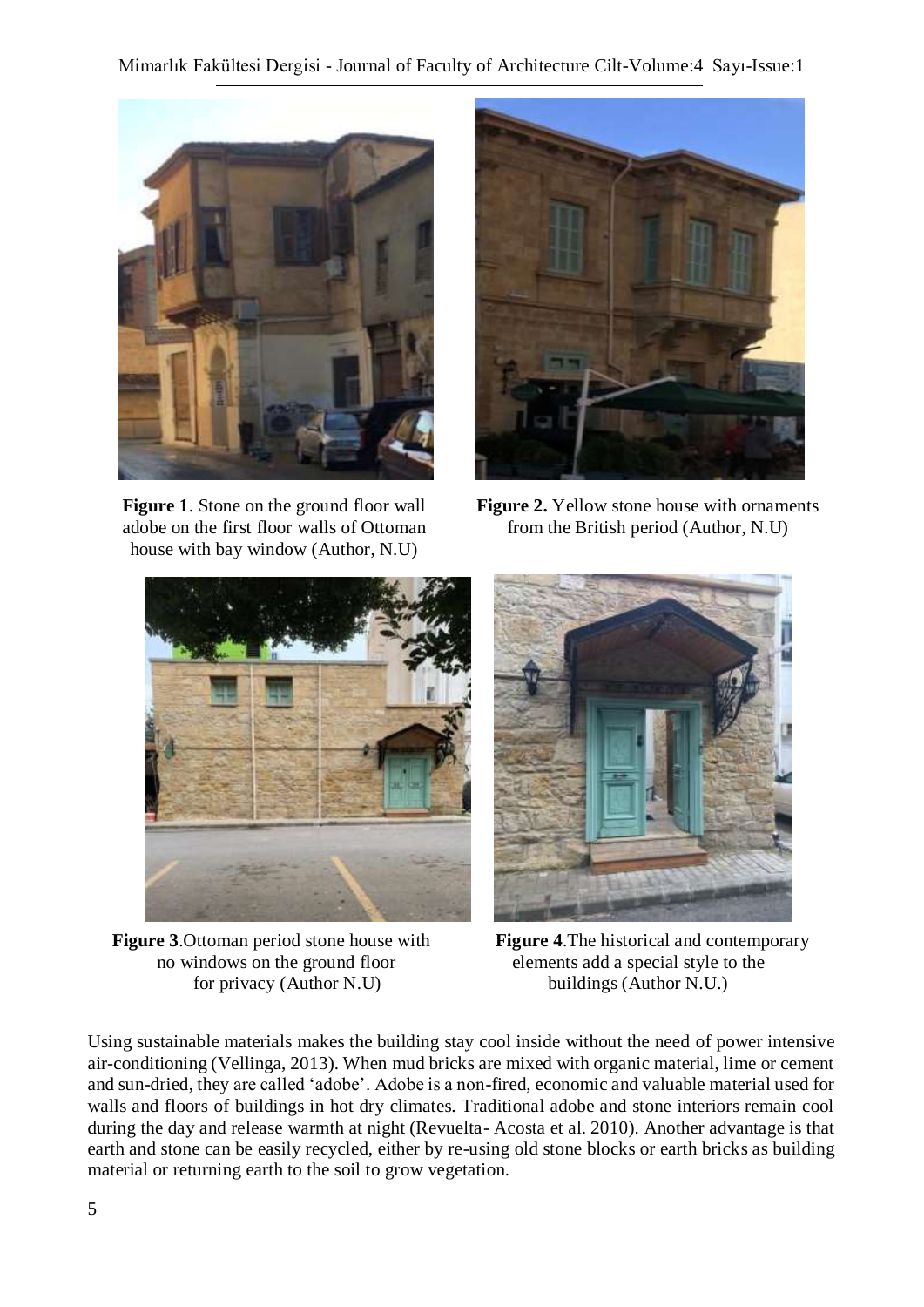According to Jimenez-Delgado & Canas-Guerrero (2006); ''fiber reinforced mud brick is a variation of adobe, made from compressed earth which consists of monolithic masonry units made with earth and straw. In this material, consolidation is achieved by mechanical means without chemical processes that change the material's nature''. Houses made from fiber reinforced mud brick performed better than concrete brick houses in reducing extreme indoor temperature changes during the summer and winter (Martin et al., 2010; Binici et al., 2009).Vernacular architecture includes the basic green architectural principles of energy efficiency (Philokyprou et al., 2014). On the contrary; concrete traps and holds high temperatures.

In Cyprus, generally natural materials have been used because they are easily obtained. As buildings are constructed by local people, the cost of construction is economical. By using stone and earth on the walls, minimum heat gets into the building during the hot months and minimum heat is lost during the cold months of the year. It can decrease energy consumption costs, improve interior comfort. Energy efficient constructions created according to the local climate not only save the environment but also reduce building consumption of fossil fuels. In a related study high thermal mass performed better in the Cyprus climate. Stone performed better than adobe because it has better shading and controlled natural ventilation (Nazif, & Altan, 2013).

It can be said that vernacular buildings have passive cooling systems to create thermal comfort indoors by natural ventilation. Vernacular buildings are advantageous because they are economic, they provide ventilation, thermal comfort, natural light and they are environmentally friendly. For these reasons they are considered as sustainable. In Cheung et al. (2005) study; it was reported that by using light colors on external walls, 12% saving in cooling energy consumption was found in highrise apartments.

After the introduction of air conditioning; most architects thought that modern buildings do not need passive cooling; such as overhanging eaves, verandas, arcades and shading devices anymore and by eliminating these from the design, builders saved money. Furthermore, in modern constructions; walls were built thinner and rooms were smaller in order to save on building costs. With the increase in the usage of small air-conditioning units, people began to use more electricity in modern buildings. As a consequence, the need for energy and electricity costs increased. As thermal comfort, electricity costs, function, pleasing and healthy environment and architectural expression are all related with each other for an ideal design; these demands should be taken into consideration and applied to design. Unfortunately modern buildings made of modern materials are not effective for thermal comfort of the buildings giving way to high energy costs.

### **3. RESEARCH DESIGN / METHODOLOGY**

In this qualitative study; vernacular and contemporary applications to overcome negative effects of hot dry climate in XX<sup>th</sup> and XXI<sup>st</sup> century residential buildings of Lefkosa were investigated. Some criteria were taken into account in the selection of the houses included in the research.

i) The selected four cases are residential buildings, two of them were mass houses and two of them were detached houses.Two of the houses are located in the city center and the other two are chosen from newly developing neighborhoods; like Gönyeli and Yenikent.

ii) Every one of the four cases was built in different quarter periods (from 1925 to 2020). They are selected for the study to answer the below research questions:

1- What are the characteristics and construction materials of the selected houses?

2- Which applications of vernacular architecture have been applied in the selected cases to overcome the negative effects of the hot dry climate of Lefkoşa.

Examples of case studies were analyzed according to the theoretical information in the literature. The analysis included two main parts: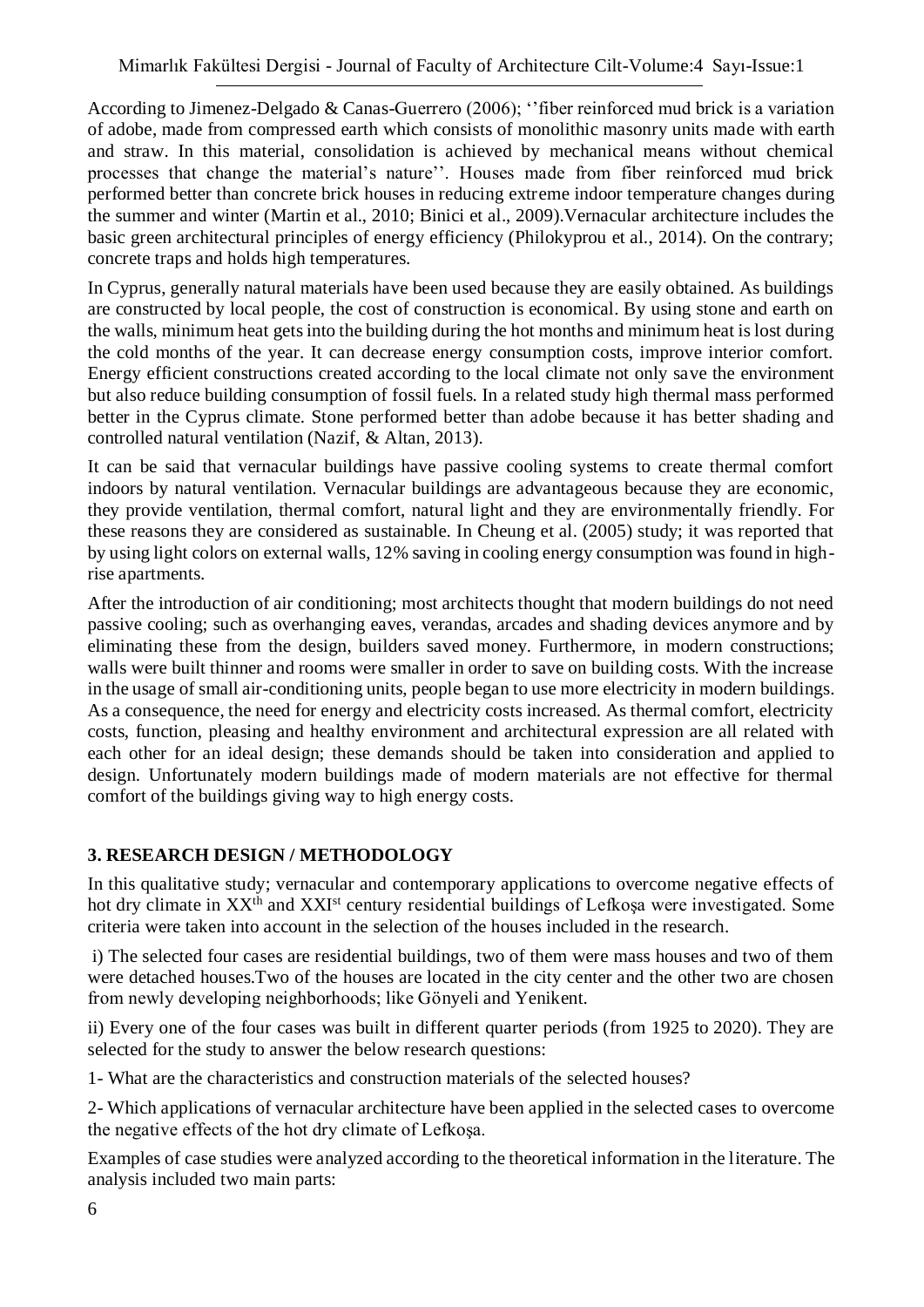1. Literature review was conducted on vernacular techniques and materials used in the constructions for thermal comfort in the hot and dry climate of Lefkoşa. Four constructions from 1925-2020 were examined from the viewpoint of vernacular elements and applications in the designs, if stone or earth (adobe) were used for the walls and if there was outside or inside patio, or courtyard in the houses.

2. In this study, two mass houses and two detached houses in Lefkoşa (from 1925 to 2020 periods) were compared for the vernacular applications and materials in their constructions and their facade characteristics.

This study was conducted during the Covid-19 limitation period. For this reason, some of the data was collected from secondary sources, like research articles and theses. Because of the Covid-19 rules and limitations, face to face interviews and questionnaires could not be done.

#### **4. CASE STUDIES: ANALYSIS OF FOUR HOUSES IN LEFKOŞA**

#### **4.1. Case 1. Samanbahçe Houses (1925 -1950 period)**

During the XX<sup>th</sup> century, one and two storey houses were mostly built. Residential architecture showed some changes during the 1925-1950 period **(**Cogaloglu & Turkan 2019). Rooms were designed on both sides of a hall or joined the hall through a corridor. The bay windows of the Ottoman period changed and were designed as open space balconies or inner courtyards. Samanbahçe mass houses were located on the northern edge of Lefkoşa (Quriesh, 2004). They were built in the British period to solve the need for housing in the city. These houses which consist of 72 buildings were chosen because they were built by using vernacular materials, techniques and plans. The construction began in 1918 and 60 small houses were constructed in 1925 and 12 houses were constructed afterwards (Mesda, 2011). This social housing project was built for low income citizens in the walled city of Lefkoşa, in the beginning of XXth century. The land was used for growing fruits and vegetables until the end of XIX<sup>th</sup> century and as the land belonged to Saban Pasha the area was called "Gardens" of Şaban Pasha''. Parallel roads were designed to open to a hexagonal shaped fountain with a dome at the center. Houses were planned back to back in a neat line to form rows. In this respect, Samanbahçe became the first neighborhood planned according to house plans of London.

#### **4.1.1. Characteristics and construction materials of the houses**

Houses of the 1925-1950 period are mostly single floor constructions. There are 5 rows of houses along geometric narrow roads which are parallel to Kyrenia Avenue (Fig.5, 6). They are built on stone foundations. Sun-dried earthen bricks (adobe) made of earth, gravel, clay and water and mixed with straw, grass, etc.was used for the 50 cm walls for thermal comfort in hot dry climate of Lefkoşa and a layer of gypsum plaster was applied on each side of the walls (Yıldız & Manioğlu, 2015). Traditional Cyprus marble was used on the floors. The double doors are made of wood with yellow stone frames. Doors are 1,3 m wide and 2,4 m high (Fig.7-8). The house numbers are written in Ottoman Turkish on the keystones of each house. The houses do not have columns, arches, or porches.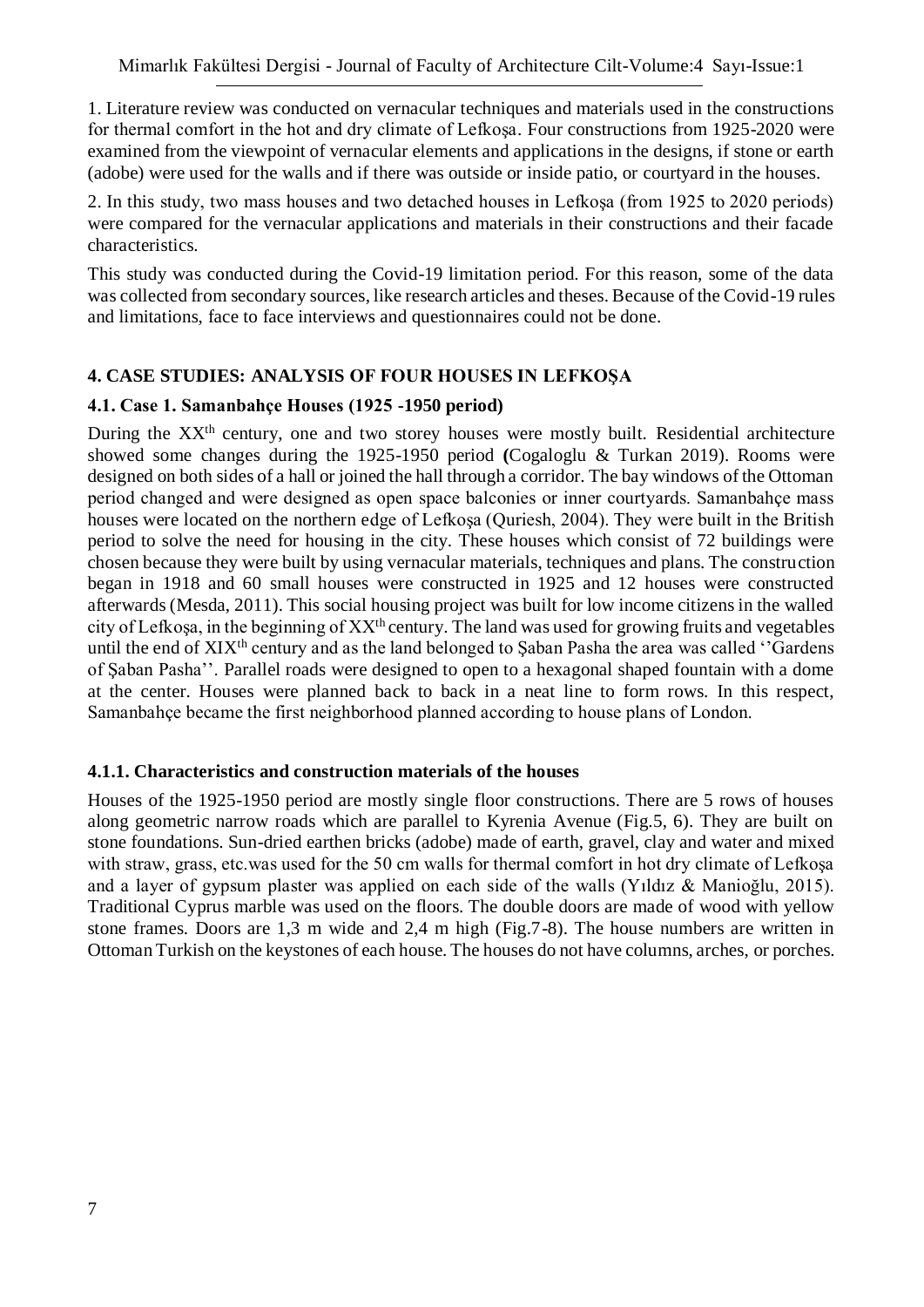

**Figure 5.** Aerial view of Samanbahçe houses (Photograph : @alpgalipcy)



Figure 6. View of Samanbahçe houses (Photograph from googlestreetview)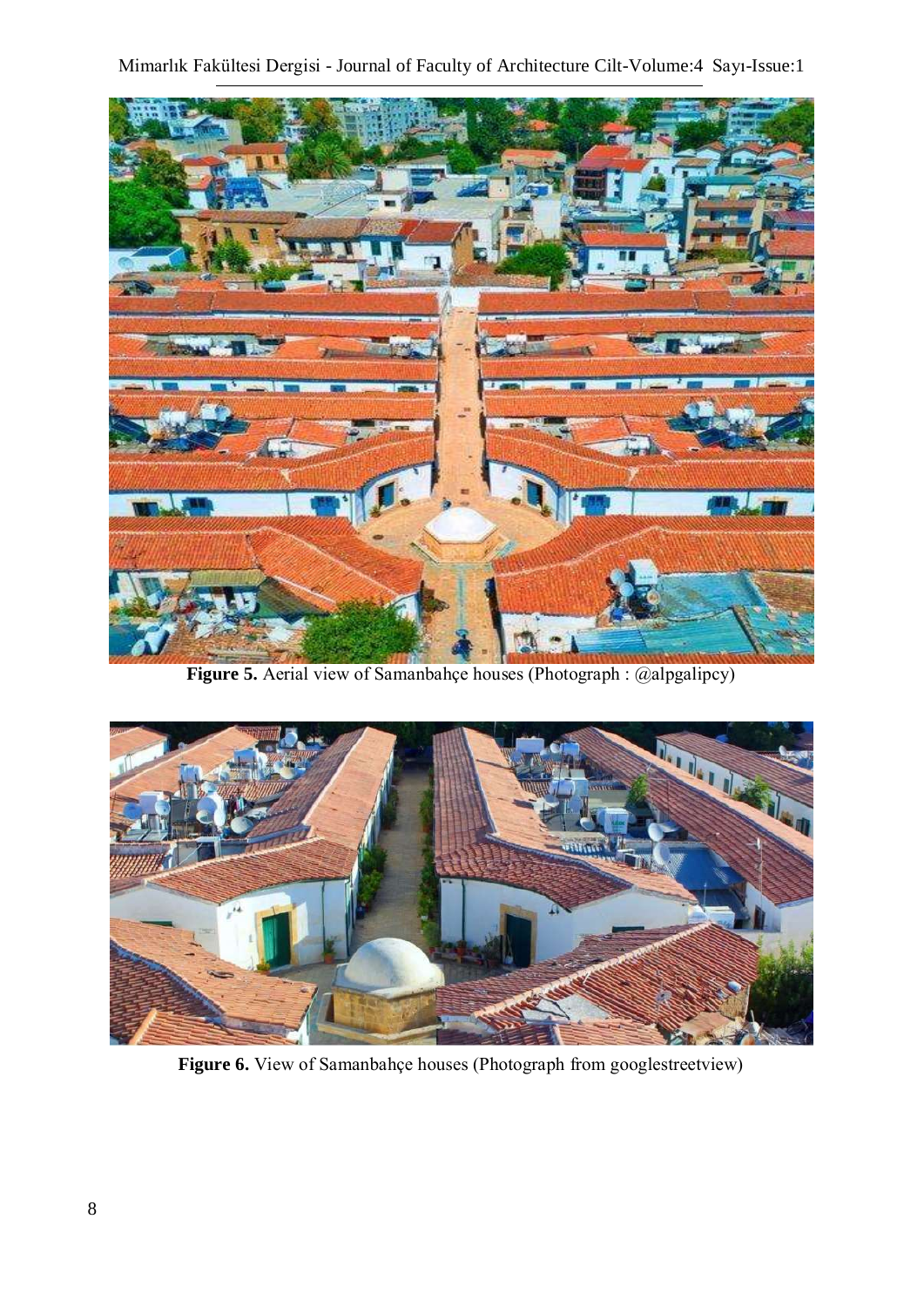

**Figure 7**. Door with lining stone and house number (Author, N.U)



**Figure 8.** Windows and doors of the houses and water channels on the street (Author N.U)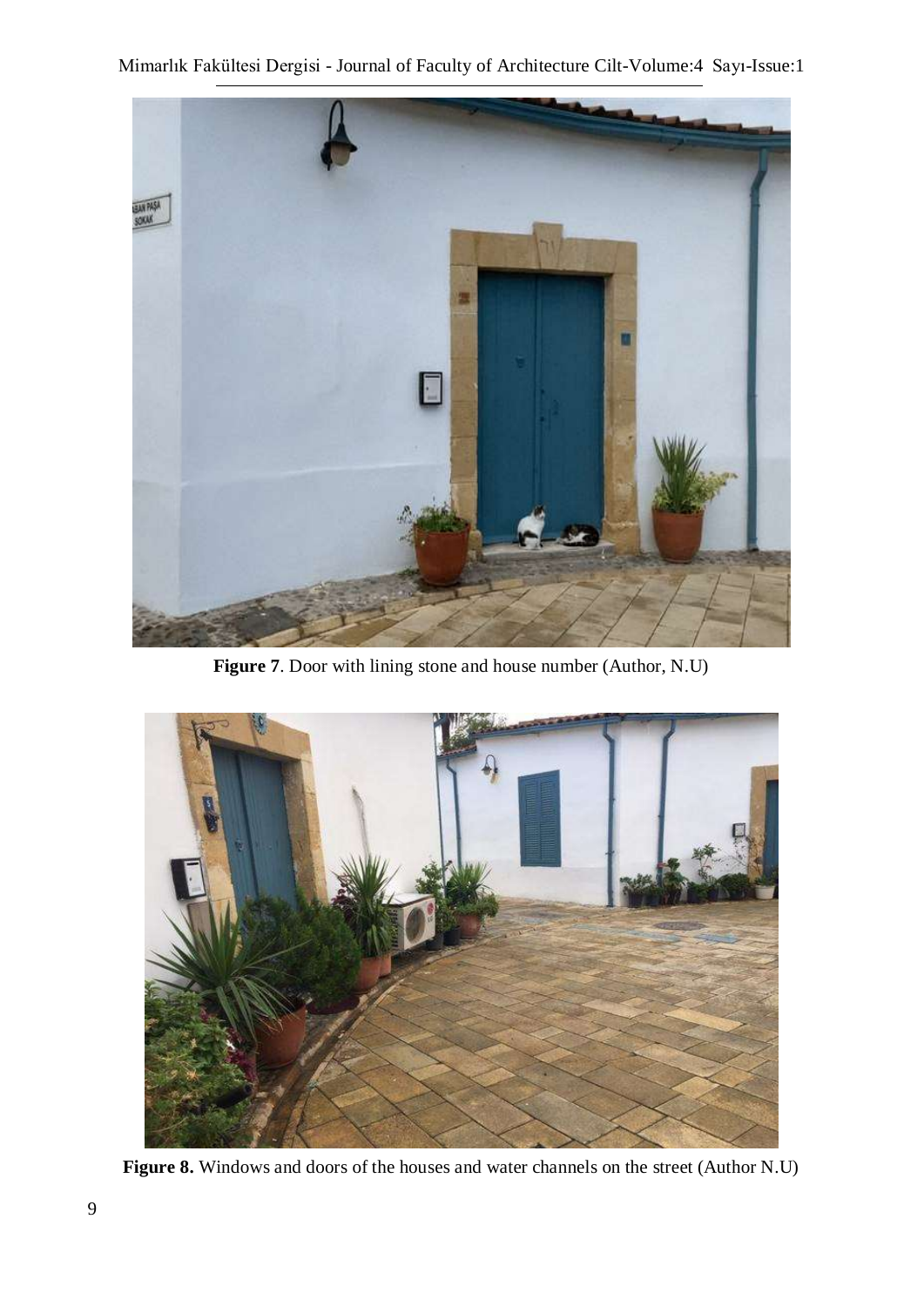

**Figure 9**: Site Plan of Samanbahce Housing from the wall of a house in the center (Author, N.U)

Windows are 1.20 m wide and 2 m high with wooden window shutters (Mesda, 2011). There is a dome shaped stone fountain for water needs in these areas, which does not work these days.

Samanbahçe area covers about 2000 square metres and each unit of building occupies 85 m<sup>2</sup> (Fig.9). Each row house measures 9.3 m in length and 3.3 m in height. The houses consist of an entrance hall, two bedrooms, kitchen, bathroom, toilet and an inner courtyard. There is one room on each side of the entrance hall. The rafters on the high ceilings of the entrance hall and two rooms are covered with woven reed mats (Fig.10, 11).





**Figure 10:** Entrance hall (Author, N. U) **Figure 11**: Room with a high ceiling covered with woven reed mats (Author N.U)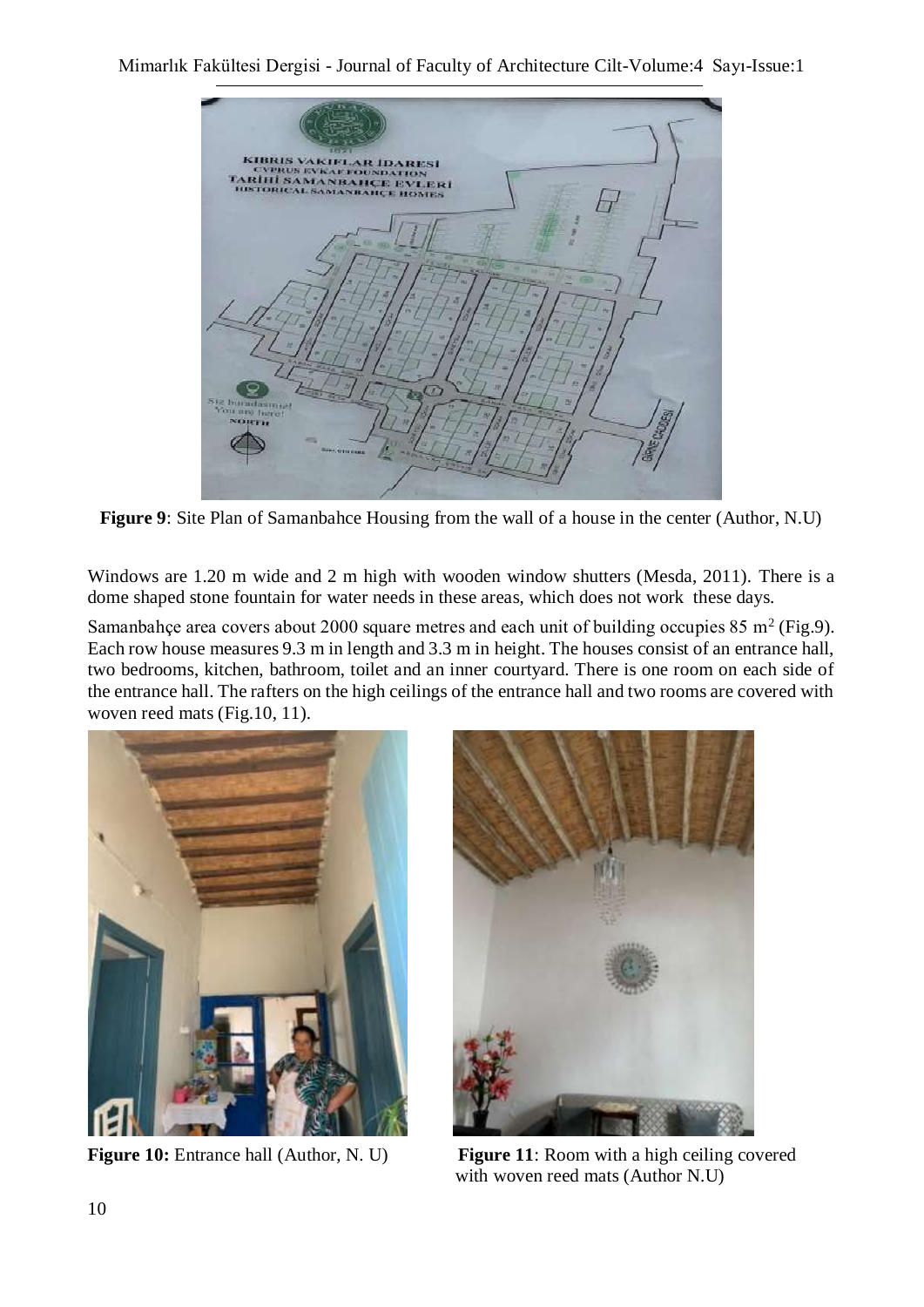One side of the entrance is opened to an inner courtyard with a door. The courtyard includes a kitchen, bathroom and toilet. The same plan was arranged except for four units which are located around the water fountain. Local building materials are used for these monotype constructions. Samanbahçe houses were constructed from stone and mud. Stone was used in raising the foundation of the houses. Mud brick was used in the foundation and walls. Foundations were constructed in 50 cm height with rubble stones. Walls have been coated with plaster; floorings are made of traditional marble, and roof covering materials in the interiors are reed mat.

## **4.2. Case 2. Efruz houses (1950-1975 period)**

Cypriot architects who completed their education abroad came to the island and began to design buildings according to user specifications in the 1950 and 1975 period. Efruz houses were chosen as an example for this period because they are good examples of the transition from traditional to modern design. In the XX<sup>th</sup> century, Mediterranean modern architecture, from 1950 to 1970s, stone usage on the exterior walls and patio(outside or inside the building) were common as vernacular elements in the designs. Cypriot modernist architect Ahmet Vural Bahaeddin used these vernacular elements in Efruz houses. Efruz Mass Houses at Kumsal Quarter in Lefkoşa are also known as Müdüroğlu houses (Al-Din,2017). These houses were designed for high-income people in between the 60 and 70s of the XXth century.

### **4.2.1. Characteristics and construction materials of the houses**

Efruz houses can be good examples of exceptional mass housing in Lefkoşa. A well-known construction company (Efruz Company), in Lefkoşa constructed the houses. The row houses have two storeys and were designed for the people with high income. The area of a house is  $200 \text{ m}^2$ . There is an entrance, living room, kitchen, toilet, laundry, garage, back courtyard and forecourt on the ground floor. The first floor has three bedrooms, bathroom with toilet and a corridor to transit to other spaces.

Straight and sharp lines are used in the design as a reflection of the modern age. Most of the units are oriented in the north direction. A natural stone was used on one facade. There is a large terrace in the south for the family to enjoy because terraces are very important and functional in the daily life of Cypriot people. They normally gather there to spend their evening.

Efruz houses were designed with the Modernist Bauhaus philosophy (Amen, 2017). The design has no ornament or decoration on the facades. Simple square shapes were used to compose the final form of the houses. All Efruz houses have courtyards; forecourt and backyard (Figure 12) that can be related with the 'patio' in vernacular architecture.



**Figure 12**: Courtyards of Efruz houses (from Salar Salah Muhy Al-Din)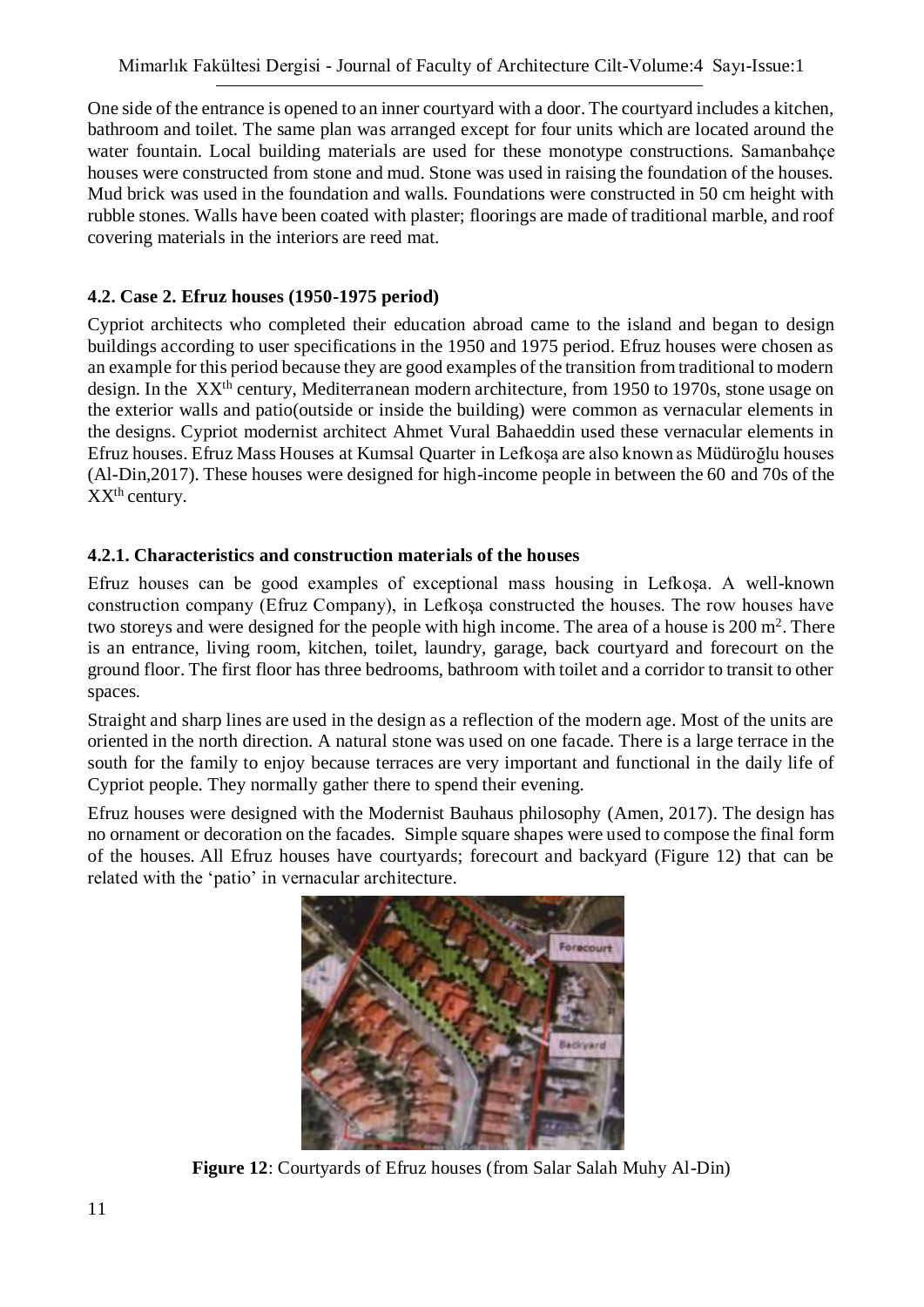Each elevation was designed according to the sun direction and windows are opened to the east while except the small windows for ventilation, the west elevations are almost closed with white plastered walls. The south and east sides allow light winds and cool the house in summer. During the summer, the sun can create overheating in Lefkoşa. The architect used long roof overhangs to prevent extreme sunlight entering the house, keeping the inside temperature lower than the outside. By using these long roof overhangs he created outdoor roof terraces (Figures 13,14).



**Figure 13:** Efruz houses, patio in between buildings and forecourts in front of the houses (Author, N.U).



**Figure 14:** The front facade, partially covered with exposed local stone (Author, N.U).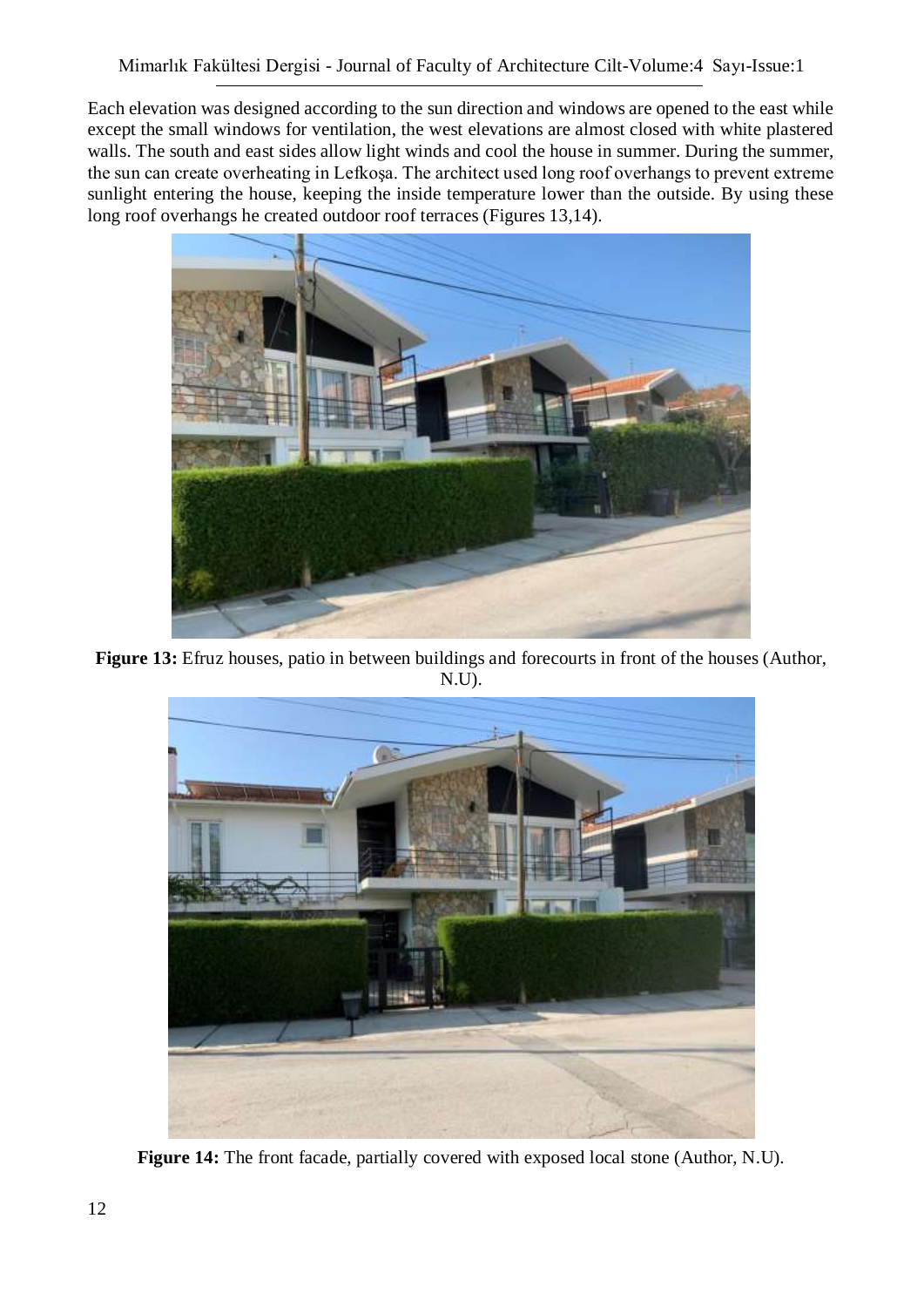The use of local materials and vernacular techniques lost their popularity because of the popular use of reinforced concrete in the buildings (Dincyurek & Turker, 2007). In order to reflect modernism in the design, concrete was used as the main structure in Efruz houses. Some local materials and brick tiles were used on the pitched roof. White color was used as a vernacular characteristic in painting facade and envelope of the buildings (Al-Din, 2017).

## **4.3. Case 3: Örensel House in Gönyeli (1975-2000 period)**

During the 1975-2000 period, there were economic problems in North Cyprus giving way to problems in design and construction of private houses to meet the needs of users. Thus, high rise or low rise buildings were constructed with standard plans. One storey standard house plans included a living room, kitchen, toilet and usually three bedrooms. This one storey detached house which was constructed by Sicimoğlu construction in 1997 was chosen as an example to reflect this period.

### **4.3.1. Characteristics and construction materials of the house**

In this case, two similar buildings are joined to make a living area of  $240 \text{ m}^2$ ; in order to meet the requirements of its users. The total area of one house is  $120 \text{ m}^2$ . The ground floor has two entrances, two living rooms, two kitchens, toilets and laundries, four bedrooms two bathrooms, a semi open garage at the east facade, back courtyard and forecourt. The facade of the house is simple reflecting the standard plain characteristics of the period. The exterior walls are painted in light colors for saving cooling energy (Fig 15).

The balconies on the east and west facades are covered with pergolas to provide shade in summer. The shade under the east pergola is also used as a semi open garage for the cars. The pergola on the west facade forms a patio (Fig 16-18).

Trees are used to improve the microclimate of the house, they shade in summer on the contrary allow sun through during the cold months (Fig 15-17). Trees also reduce humidity, noise and pollution.



**Figure 15**: Front facade facing North (Author, N.U)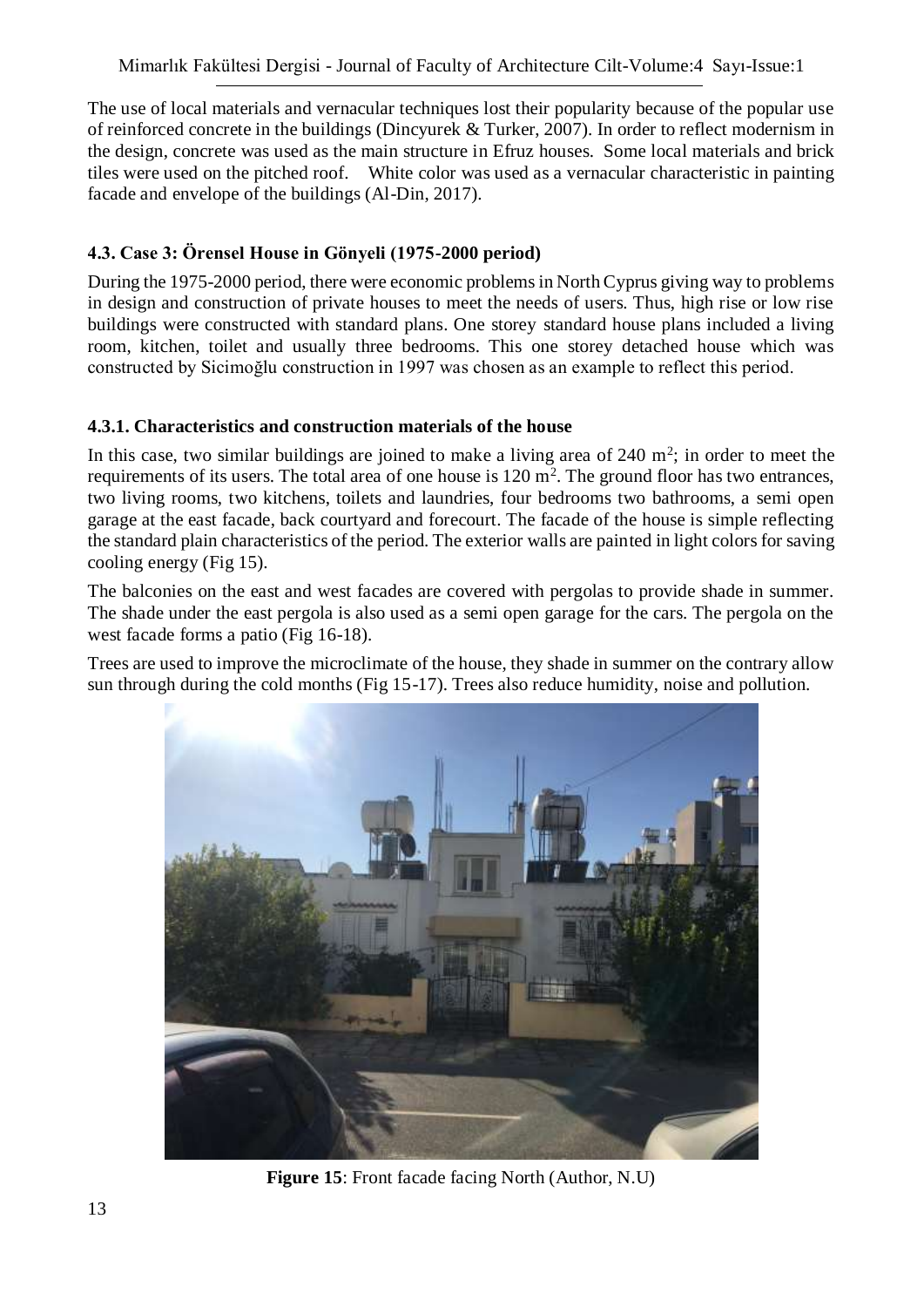

**Figure 16:** Back of the house facing South (Author, N.U)



**Figure 17:** East facade (Author, N.U)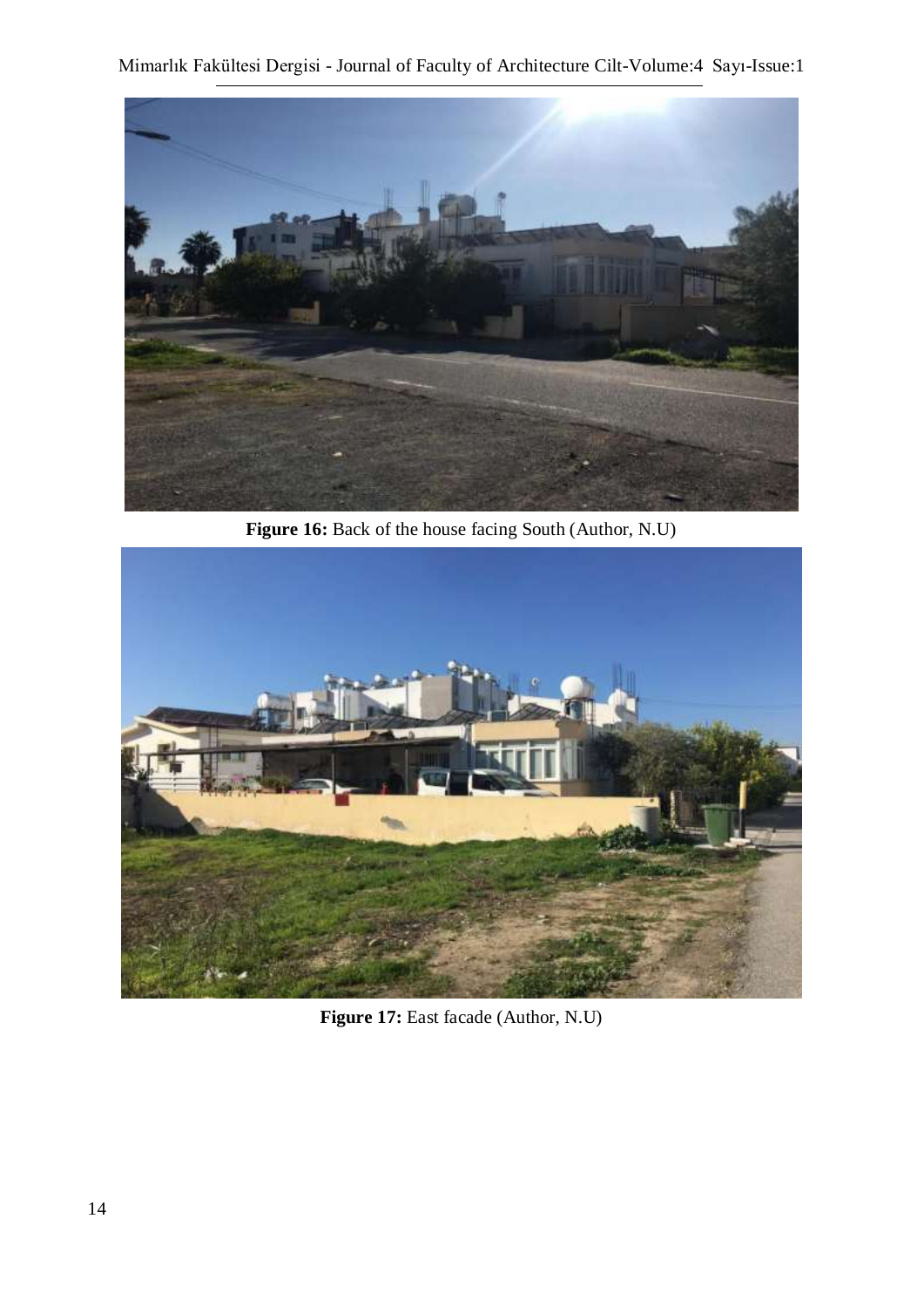

**Figure 18:** West facade (Author, N.U)



**Figure 19:** Solar panels on the flat roof (Author, N.U)

Parallel with the standard plans of 1975-2000 period, economic building materials were used in the construction and no consideration was given to energy efficiency.

Solar panels were placed on the flat concrete roofs of the buildings for energy efficiency and decreasing the electricity bills (Fig19).

### **4.4. Case 4. Aksoy House in Yenikent (2000-2020 Period)**

In the XXI<sup>st</sup> century constructions, single style is not used; combinations of different styles, from postmodernism and high-tech architecture are seen in the world. In North Cyprus this change has been slow, but recently contemporary design and construction details are being seen in the new projects of designers. In the 2000-2020 period, besides the developments in technology a wide range of materials have been available for building construction. Although a lot of countries have a tendency to use sustainable materials, like steel, that can be recycled; reinforced concrete is still popular in North Cyprus. As most of the residential buildings in this period were constructed from reinforced concrete; a modern semi-detached house constructed by İrfan construction in 2010 in a favorite neighborhood; Yenikent, was chosen as an example of this period.

#### **4.4.1. Characteristics and construction materials of the house**

This semi-detached house has straight and sharp lines in the design reflecting the impression of modern age. The house consists of two stories and the total area is  $186.3 \text{ m}^2$ . This semi-detached house shows a rectangular form with open floor plans and large glass windows on the ground floor.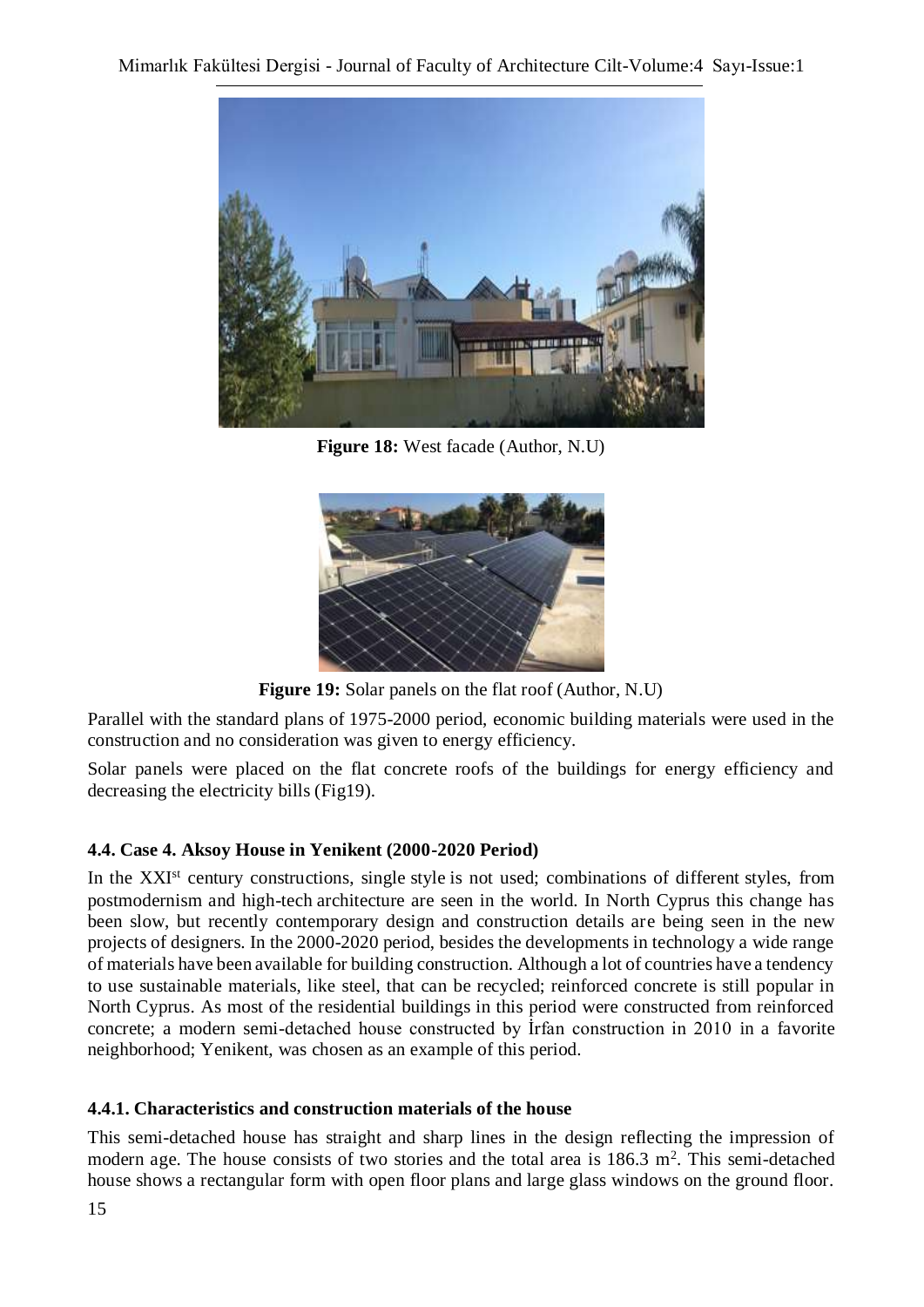Natural lighting is encouraged through large floor to ceiling windows. The architect created a simplified home from concrete with an emphasis on function. There are no ornaments or unnecessary details on the facades. The exterior walls are painted with a light color, but some parts of the walls on the first floor are painted in dark and light brown. Stone was not used as a vernacular element on the walls of the construction. On the other hand; there were courtyards (forecourt and backyard) that can be related with the 'patio' in vernacular architecture (Figures 20, 21). No measures were taken into consideration against the harmful effects of the sun in the construction. Sun shading applications or elements were not used in the windows, doors, or terraces for providing shadow in summer and the balconies are open to the sky.



**Figure 20:** Front facade facing East (Author, N.U)



**Figure 21**: Back facade facing West (Author, N.U)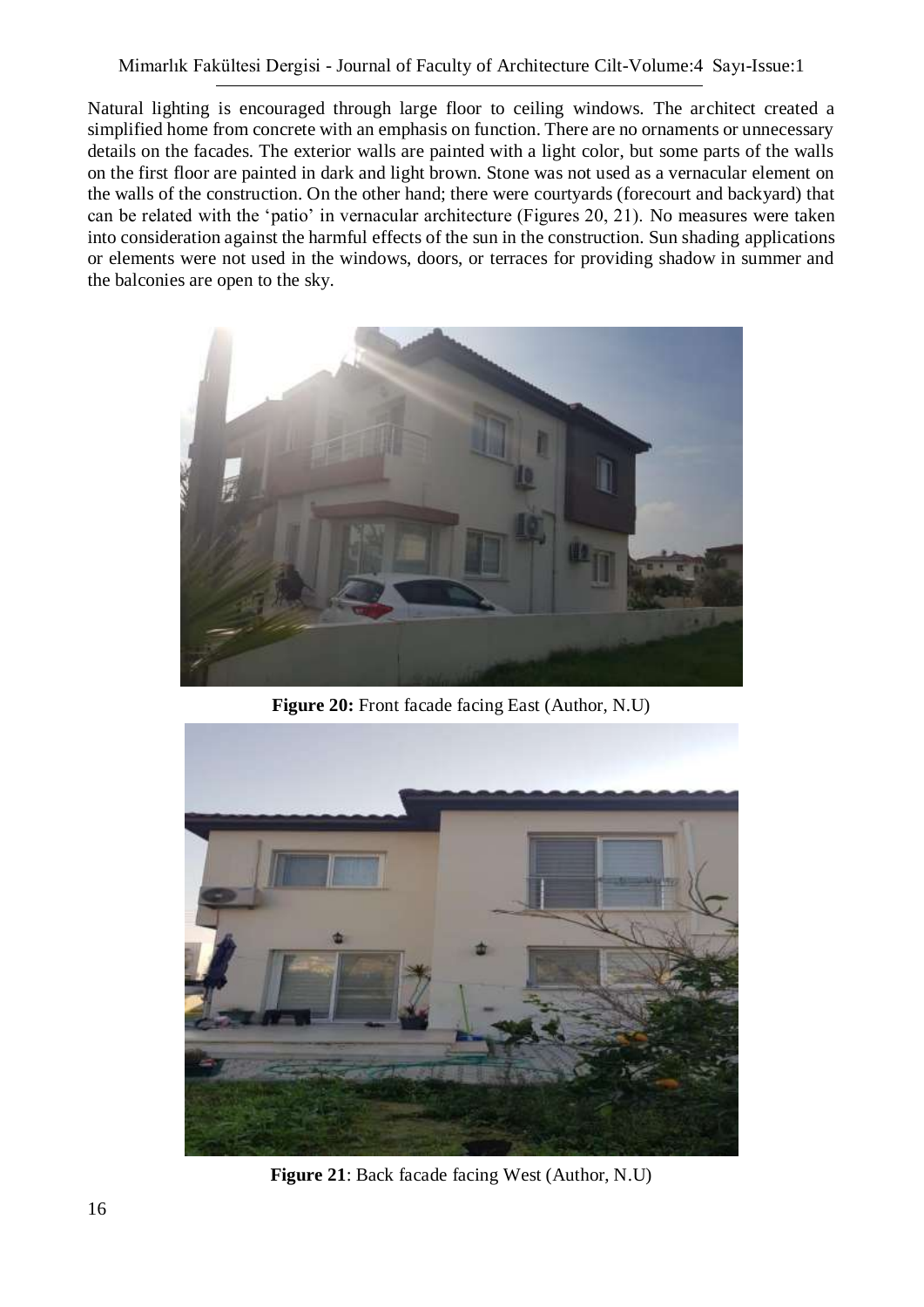| Vernacular<br><b>Strategies</b>                                 | <b>Description</b>                                                                                                                                                                                                                   | Case 1<br>$(1925 - 1950)$<br>period   | Case 2<br>$(1950 - 1975)$<br>period                                                | Case 3<br>$(1975 - 2000)$<br>period   | Case 4<br>$(2000 - 2020)$<br>period                                      |
|-----------------------------------------------------------------|--------------------------------------------------------------------------------------------------------------------------------------------------------------------------------------------------------------------------------------|---------------------------------------|------------------------------------------------------------------------------------|---------------------------------------|--------------------------------------------------------------------------|
| Building<br>Orientation                                         | Buildings oriented to North -<br>South direction get maximum<br>solar gains in winter and<br>minimum solar gains in<br>summer.                                                                                                       | North-South<br>direction              | North-South<br>direction                                                           | North-South<br>direction              | East-West<br>direction                                                   |
| Sun shading<br>projections                                      | Proper shading for windows<br>using louvers, blinds or<br>shutters when heat gains are<br>not desired.                                                                                                                               | Blinds<br>external<br>devices         | No blinds but<br>wide eaves<br>projecting from<br>the roof to cover<br>the terrace | Louvers and<br>two pergolas           | No<br>shading                                                            |
| Small<br>openings for<br>natural<br>ventilation                 | Minimizing the size and<br>number of openings reduces<br>heat gains.                                                                                                                                                                 | Very limited<br>windows               | Large windows<br>and doors, but<br>also small<br>windows for<br>ventilation        | Large windows                         | Large<br>windows<br>and doors                                            |
| Existence of<br>water<br>elements for<br>evaporative<br>cooling | Fountains and pools, usually<br>placed in patios and cloisters,<br>serve to cool air by water<br>evaporation.                                                                                                                        | Nothing for<br>evaporative<br>cooling | Nothing for<br>evaporative<br>cooling                                              | Nothing for<br>evaporative<br>cooling | Nothing for<br>evaporative<br>cooling                                    |
| Use of plants<br>and trees                                      | Plants and trees are useful to<br>provide shade and to<br>increase air moisture helping<br>to cool the air streams before<br>reaching the<br>building.                                                                               | No plants or<br>trees                 | hedge plants                                                                       | trees on three<br>facades             | No plants<br>or trees                                                    |
| Materials                                                       | The use of local materials,<br>mainly earth and stone, is<br>perfectly suited to local<br>climate. Their good heat<br>storage capacity<br>stabilizes indoor temperature<br>(that remain cooler during the<br>day and warm at night). | Adobe                                 | concrete,<br>one facade<br>exposed stone                                           | concrete                              | concrete                                                                 |
| Building<br>Color                                               | The use of light-colours for<br>the building envelope, and<br>especially the roof which<br>is the most exposed to the<br>sun, aims to reduce heat<br>gains by reflecting solar<br>radiation.                                         | White color                           | White color,<br>Stone                                                              | light color                           | light color<br>on ground<br>floor and<br>dark color<br>on first<br>floor |

| <b>Table 1:</b> Analyses of vernacular applications related with the Mediterranean climate applied in |  |
|-------------------------------------------------------------------------------------------------------|--|
| selected cases                                                                                        |  |

### **5. RESULTS AND REMARKS**

In this study; in order to examine and make a correlation between some applications of vernacular and modern applications; four case studies were analyzed (Table 1). The aim was to evaluate which vernacular material and applications were used in the constructions for thermal comfort.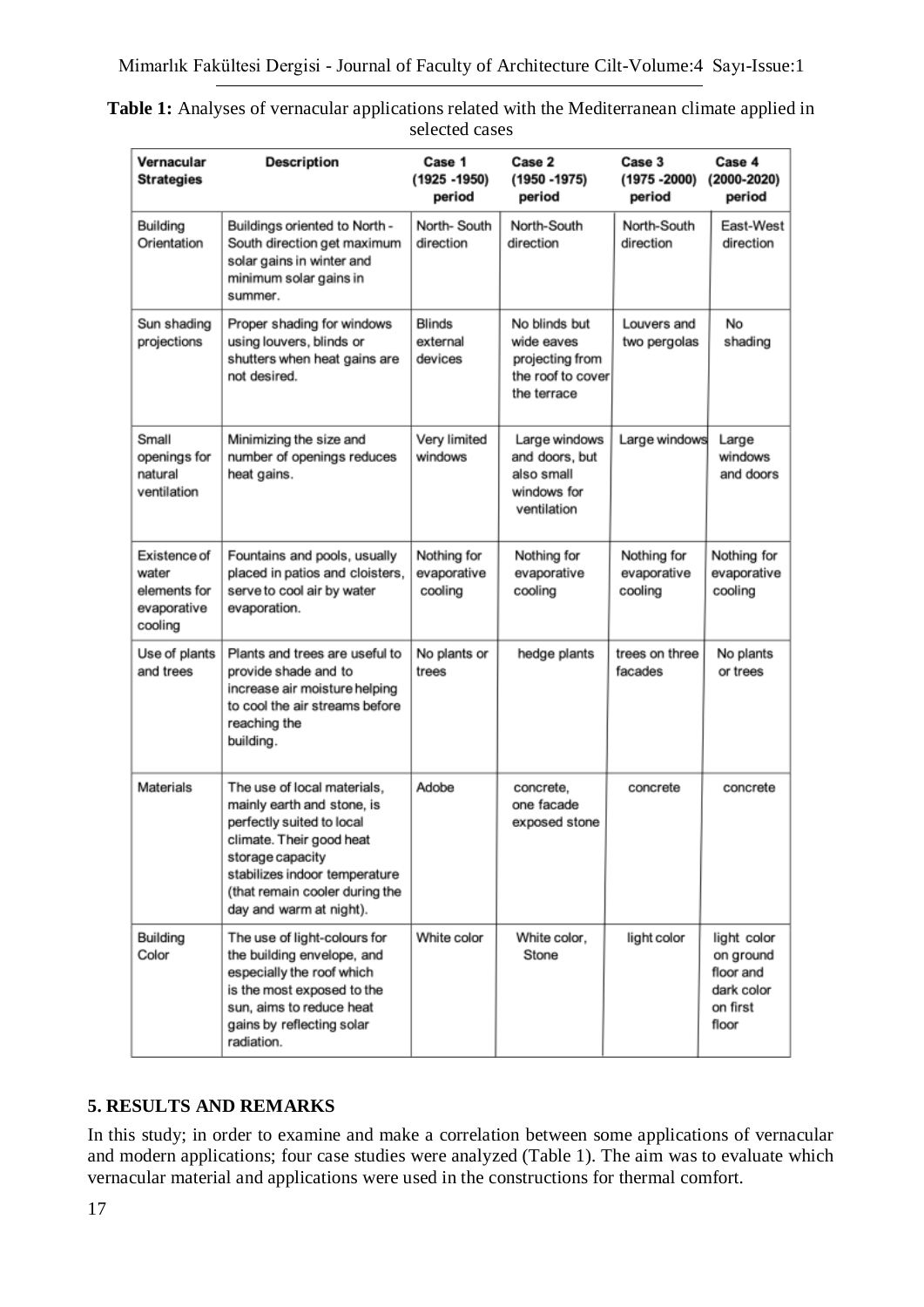For an environmentally friendly design; the problem is to make buildings which remain cool in summer and warm in winter. In summer, sun and heat should be prevented from entering indoors but cool breezes should be allowed to enter. On the contrary, in winter, the sun should be allowed to enter the building to keep warm and the cold winds should be kept out.

Samanbahçe mass houses were designed by using some of the vernacular technique and materials; such as inner courtyard, thick mud brick walls, high ceilings and sun shading devices on the windows. Yellow stone was used only to line the wooden doors of the mass houses.

Stone was used in one facade of Efruz mass houses and long roof overhangs were designed to prevent the sun entering the interiors in summer as vernacular elements. Louvres, pergolas and trees were used for shading in the Örensel house. On the contrary; no vernacular elements were used in modern Aksoy house.

Analysis of the four selected cases revealed that, the common vernacular applications were the use of white or light color on the facades of the houses and the courtyards. An internal courtyard was placed in Samanbahçe mass houses. The backyards and forecourts that can be associated with the patio in vernacular architecture have been included in the designs of the houses beginning from the 1950-1975 period to the present. From the viewpoint of orientation as a vernacular application; it was seen that except the Aksoy house, all the houses were oriented in the North-South direction.

Evaluation of the results also showed that only Samanbahçe mass houses had 50 cm. thick mud brick walls whereas in the other cases the thick mud brick walls were totally eliminated and concrete was used instead in the designs beginning from the 1950 period to the present. Long roof overhangs as a heat preventive vernacular application was only used in the 1950-1975 period in the Efruz houses to cover the balconies.

The use of reinforced concrete has some problems in North Cyprus because environmental destruction at stone crushing factories cause dust and noise pollution. Local materials such as adobe, yellow stone should be used in combination with new systems and materials wherever possible.

Modern steel and glass constructions need air conditioning for thermal comfort in the interiors which increase the electrical energy costs, and low income people cannot afford to pay high bills for thermal comfort. For these reasons vernacular applications are important in today's architecture. In choosing the material for the construction, the availability of the material has an important role. Stone, earth mixed with straw and bushes can be used as locally available materials and act as thermal masses in the walls or foundations of buildings (Abohorlu Doğramacı, & Kurt, 2017). They are friendly with the environment, cheap and provide better thermal conditions. Regarding the topography, the vernacular buildings do not destroy the natural land.

For an improvement in contemporary house constructions; we have to take lessons from the Vernacular architecture (Dincyurek, & Turker, 2007) and previous Ottoman and British periods and combine their applications with the new construction techniques.

Literature review on this subject showed some possible vernacular applications may be employed along with the use of modern technology. In order to achieve improvements to provide thermal comfort for the wellbeing of people in the new constructions, the following vernacular applications can be recommended for the hot dry climate of Lefkoşa:

a- Buildings should be oriented with respect to wind and sun with a good insulation of walls (40- 50cm width) and roofs.

b-Small windows (preferably retreated into the facade to get less sunlight), louvers or shutters, high ceilings, thick walls, trees in the semi-open living spaces of the buildings and water have an important role on heating and cooling to reduce energy costs.

c-The walls should be painted with light colors, such as white to reflect the heat.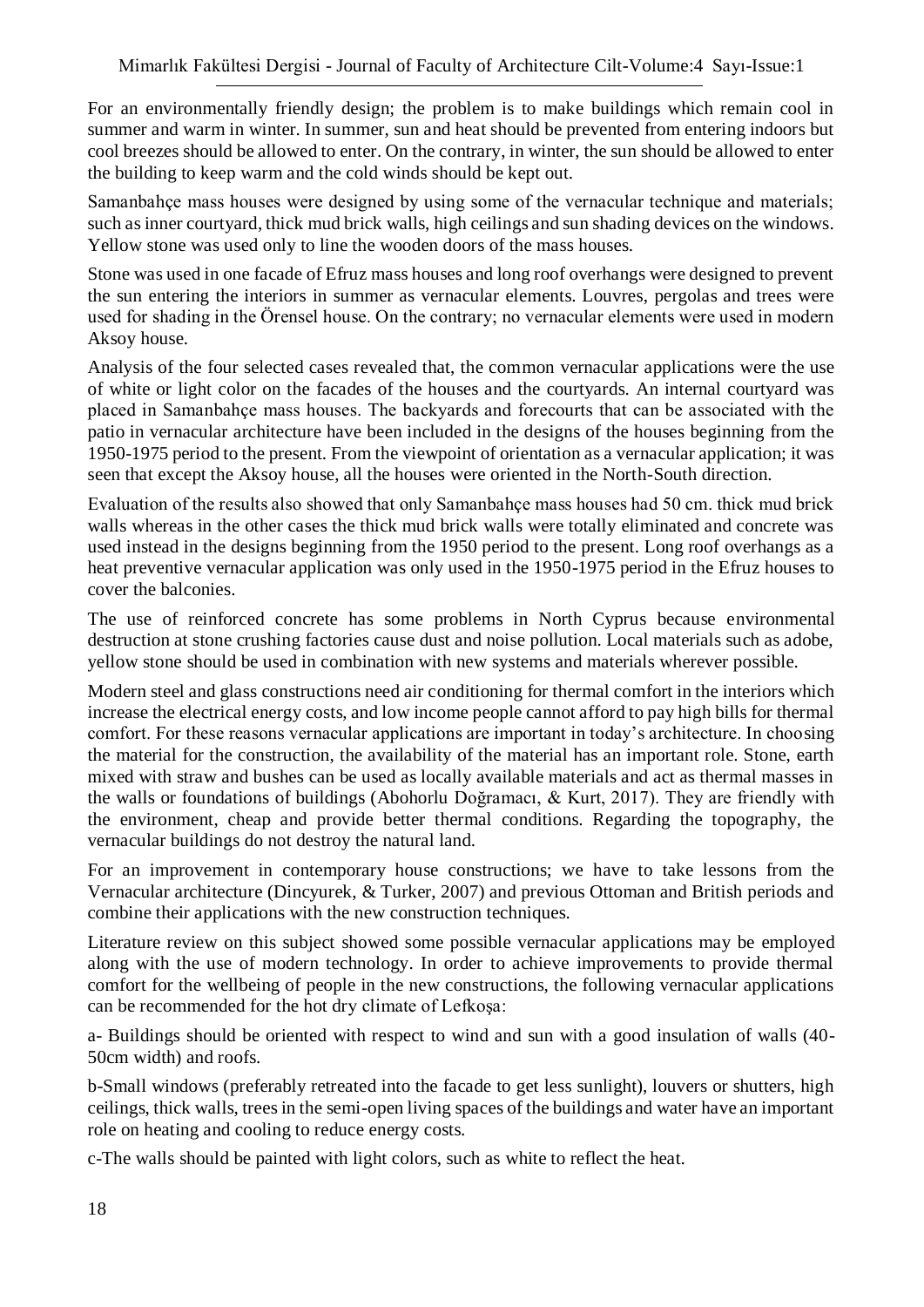d- External walls can be protected by designing the roofs with broad overhanging eaves extending far beyond the line of walls.

e- Sloped roofs should be designed instead of flat reinforced concrete roofs.

f- Courtyards, verandas, balconies and terraces are very important in the residential design for Lefkoşa considering Mediterranean people spending their time outdoors.

g- Plants and trees should be added around the houses because the greenery naturally protects the environment and reduces high temperatures in summer (Philokyprou et al. 2014).

h- Energy building codes should be used for energy control. Toxic materials should be avoided (El Demery, 2010).

i- Double skin facades and technical solutions are important to improve the building envelopes in facing the climatic conditions without giving any harm to the ecosystem.

j- Low energy consumption and low maintenance utility cost should be considered in the designs.

Although vernacular structures cannot fully meet today's comfort conditions, some of their solutions can have some use in contemporary buildings for a sustainable environment for the next generations.

#### **6. CONCLUSION**

Sustainability gained importance in the XXI<sup>st</sup> century in architecture and environmental design. Although developments in technology have brought some advantages; their bad use has had disastrous consequences on the environment.

The aim of modern architects was to design light, rectangular buildings with dynamic spaces.Since the use of stone and brick is not suitable for this purpose; they turned to using concrete, steel and glass because with these materials they were able to construct modern industrial buildings containing large volumes that are light, transparent and sleek. The early 20th century style replaced the traditional architectural construction methods to modern methods. The replacement of these methods did not turn out as pleasant as it was expected.The 21st century way to solve this problem is to find out materials and techniques that will not be harmful to nature and environment.

Reduction of unnecessary levels of lighting and electricity consumption by balancing Heating Ventilation and Air Conditioning (HVAC) usage is crucial in today's world .Choosing natural ventilation, right orientation, applying light facade colors, usage of sun shades and applying extra insulation layers will make these structures more energy efficient. Usage of mud bricks, rammed earth, renewable materials are some more energy efficient ways to keep buildings cool in summers and warm in winters with low energy consumptions. In fact; vernacular architecture and sustainable design share common values in many ways.

This study contributes to show the applications and materials of vernacular architecture that can be useful and adapted to contemporary architecture in developing an environmentally friendly living environment in Lefkoşa. By knowing the general features and principles of vernacular architecture very well and following the latest technologies, architects can combine the good aspects of these two in designing new contemporary sustainable houses.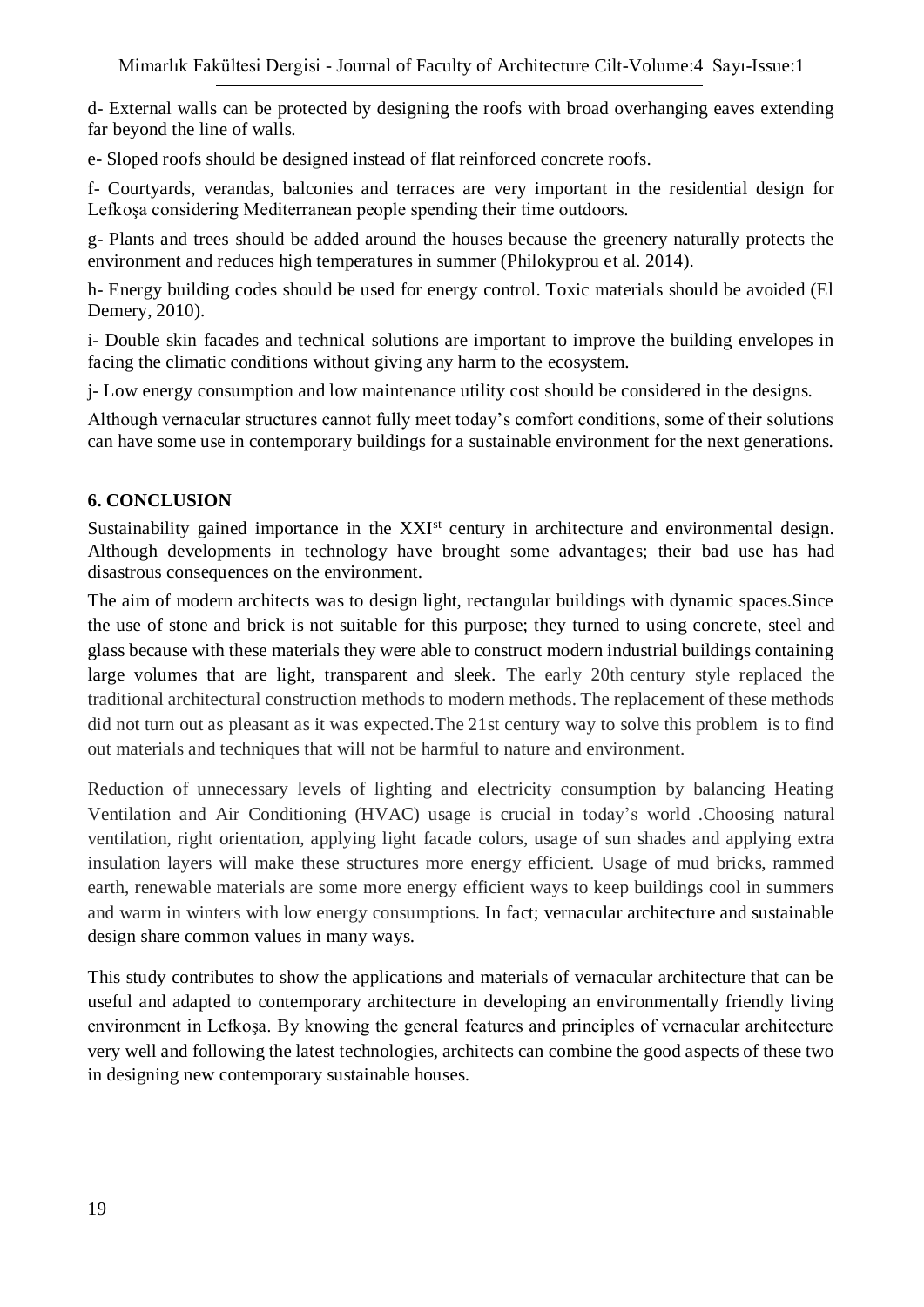### **REFERENCES**

Abohorlu Doğramacı, P. & Kurt, S. (2017). Traditional earth sheltered buildings on five finger mountain (Cyprus): Evaluation of the energy efficiency by computer simulating the rectangular plan typology. *Prostor* 25(1), 99-111.

Akande, O. K. (2010, March). Passive design strategies for residential buildings in a hot dry climate in Nigeria. (Conference Paper), WIT Transactions on Ecology and the Environment. 128. 61-71. https://doi.org/10.2495/ARC100061.

Al-Din, S. S. M. (2017). The influence of Mediterranean modernist movement of architecture in Lefkoşa*. Journal of Contemporary Urban Affairs*, 1(1), 10-23.

Amen, M. A. (2017). The inspiration of Bauhaus principles on the modern housing in Cyprus. *Journal of Contemporary Urban Affairs,* 1(2), 21-32.

https://doi.org/10.25034/ijcua.2017.3645.

Biket, A. P. (2006, March 17-18) Architectural Design Based on Climatic Data. (Conference Paper), 1st International CIB Endorsed METU Postgraduate Conference. Built Environment & Information Technologies, pp. 261-267.

Binici, H., Aksogan, O., Bakbak, D., Kaplan H. & Işık, B. (2009). Sound insulation of fibre reinforced mud brick walls. *Construction and Building Materials,* 23, 1035-1041.

Celikag, M. & Naimi, S. (2011). Building construction in North Cyprus: Problems and Alternative solutions. The Twelfth East Asia-Pacific Conference on Structural Engineering and Construction (Conference paper). *Procedia Engineering* 14 (2011), 2269–2275.

Cheung, C. K., Fuller, R. J. & Luther, M. B. (2005). Energy-Efficient Envelope Design for High-Rise Apartments. *Energy and Buildings,* 37 (1), 37-48.

Cogaloglu, M. & Turkan, Z. (2019). Plan organization in XX. Century housing architecture in North Cyprus. *Amazonia Investiga,* 8 (22), 381-288.

Dincyurek, O., Mallick, F. H. & Numan, I. (2003). Cultural and environmental values in the arcaded Mesaorian houses of Cyprus. *Building and Environment,* 38, 1463-1473.

Dincyurek, O., & Turker, O. O. (2007). Learning from traditional built environment of Cyprus: Reinterpretation of the contextual values. *Building and Environment,* 42(9), 3384-3392.

El Demery, I. M. (2010). Sustainable architectural design: reviving traditional design and adapting modern solutions Archnet-IJAR, *International Journal of Architectural Research*. 4(1), 99-110.

Fernandes, J., Dabaieh, M., Mateus, R. & Bragança, L. (2014, October 28-30). The influence of the Mediterranean climate on vernacular architecture: a comparative analysis between the vernacular responsive architecture of southern Portugal and north of Egypt. (pp. 1-7). *World Sustainable Buildings.* SB14. Barcelona, Spain http://hdl.handle.net/1822/31403.

Jimenez-Delgado, M. C. & Canas-Guerrero, I. (2006). Earth building in Spain. *Construction and Building Materials,* 20 (9), 679-690.

Katafygiotou, M. C. & Serghides, D. K. (2015). Bioclimatic chart analysis in three climate zones in Cyprus. *Indoor and Built Environment,* 24(6), 746–760.

Lapithis P. (2002). *Solar Architecture in Cyprus*, PhD thesis. University of Wales.

Martin, S., Mazarron, F. R., Canas, I. (2010). Study of thermal environment inside rural houses of Napalos (Spain): The advantages of reuse buildings of high thermal inertia. *Construction and Building Materials,* 24(5), 666-676.